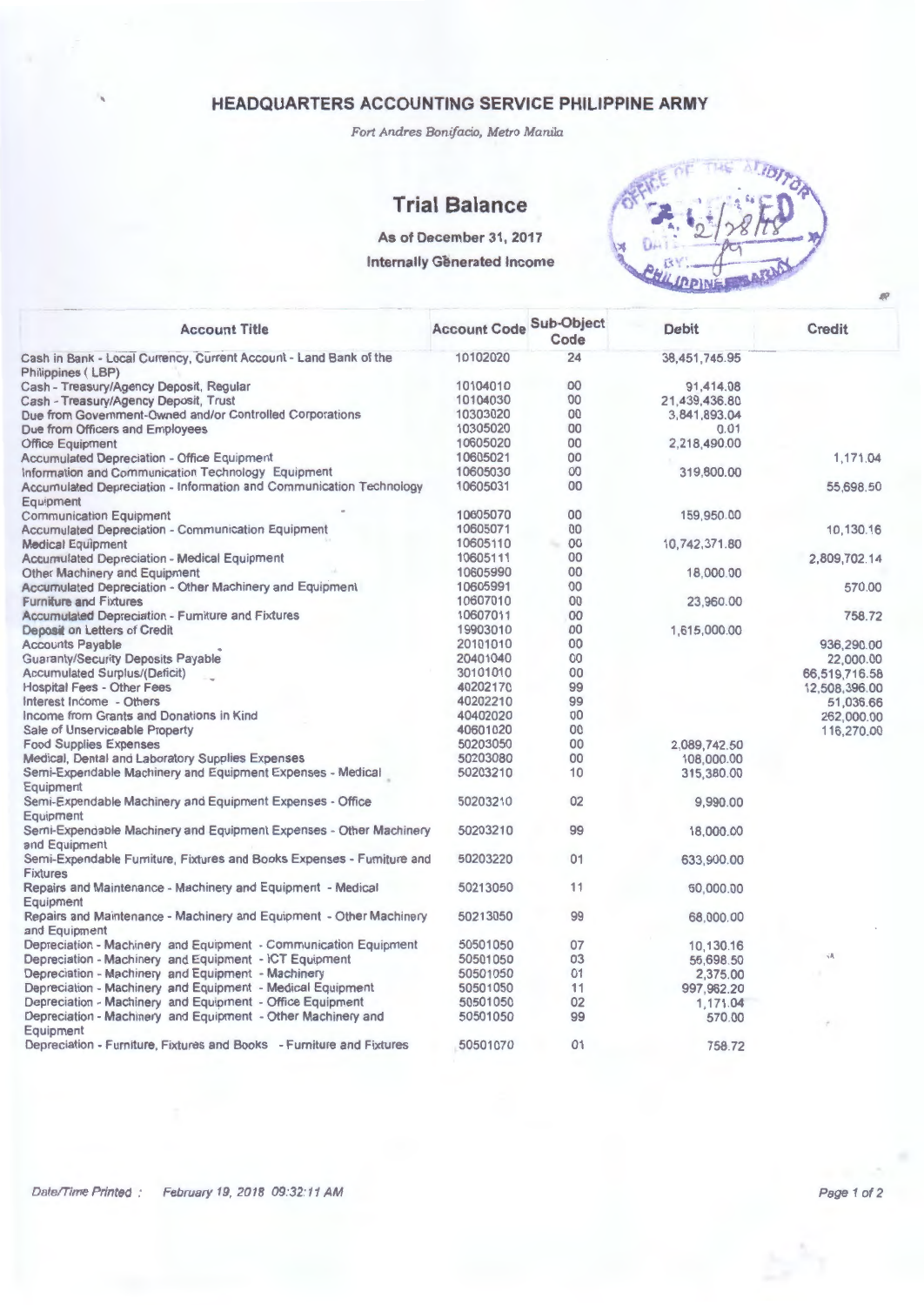*Fort Andres Bonif aci.o, Metro Manila* 

### **Trial Balance**

As of December 31, 2017 Internally Generated Income

| <b>Account Title</b> | Account Code Sub-Object<br>Code |                           | <b>Debit</b>                  | <b>Credit</b> |
|----------------------|---------------------------------|---------------------------|-------------------------------|---------------|
| <b>TOTAL</b>         |                                 |                           | 83,293,739.80                 | 83,293,739.80 |
|                      |                                 |                           |                               |               |
|                      |                                 |                           |                               |               |
|                      |                                 |                           |                               |               |
|                      |                                 |                           |                               |               |
|                      |                                 | <b>Certified Correct:</b> | MA GRACIA GACATAMIN, CPA, MPA |               |

**ACCOUNTING SERVICE PHILIPPINE ARMY**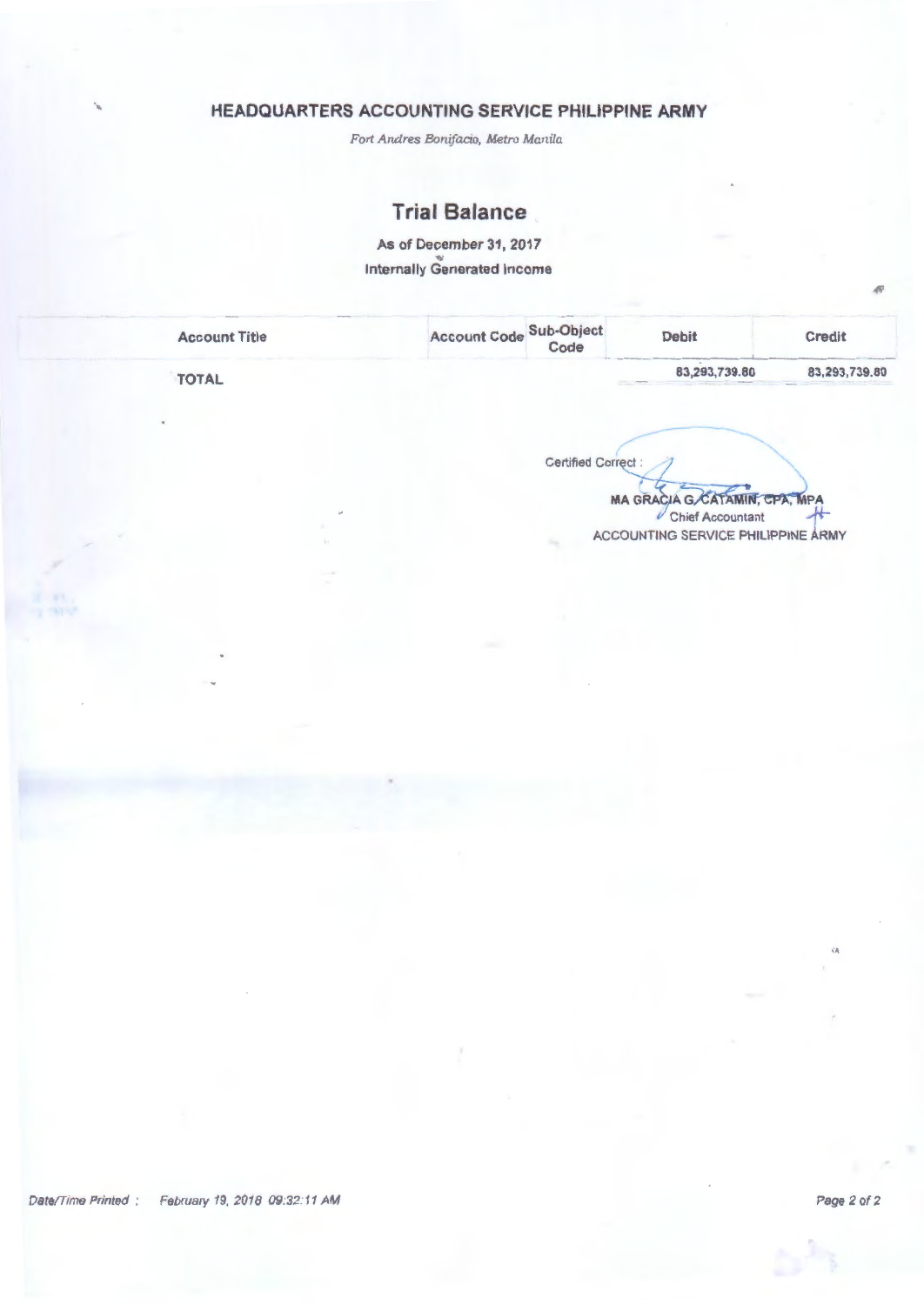*Fort Andres Bonifacio, Metro Manila* 

# **Pre-Closing Trial Balance**

As of December 31, 2017

Internally Generated Income



| <b>Account Title</b>                                                                      | <b>Account Code Sub-Object</b> | Code           | <b>Debit</b>  | <b>Credit</b> |
|-------------------------------------------------------------------------------------------|--------------------------------|----------------|---------------|---------------|
| Cash in Bank - Local Currency, Current Account - Land Bank of the<br>Philippines (LBP)    | 10102020                       | 24             | 38,451,745.95 |               |
| Cash - Treasury/Agency Deposit, Regular                                                   | 10104010                       | 00             | 91,414.08     |               |
| Cash - Treasury/Agency Deposit, Trust                                                     | 10104030                       | 00             | 21,439,436.80 |               |
| Due from Government-Owned and/or Controlled Corporations                                  | 10303020                       | 00             | 3,841,893.04  |               |
| Due from Officers and Employees                                                           | 10305020                       | 00             | 0.01          |               |
| <b>Office Equipment</b>                                                                   | 10605020                       | 00             | 2,218,490.00  |               |
| <b>Accumulated Depreciation - Office Equipment</b>                                        | 10605021                       | 00             |               | 1,171.04      |
| Information and Communication Technology Equipment                                        | 10605030                       | 00             | 319,800.00    |               |
| Accumulated Depreciation - Information and Communication Technology                       | 10605031                       | 00             |               |               |
| Equipment                                                                                 |                                |                |               | 55,698.50     |
| <b>Communication Equipment</b>                                                            | 10605070                       | O <sub>O</sub> | 159,950.00    |               |
| <b>Accumulated Depreciation - Communication Equipment</b>                                 | 10605071                       | 00             |               | 10,130.16     |
| <b>Medical Equipment</b>                                                                  | 10605110                       | 00             | 10,742,371.80 |               |
| <b>Accumulated Depreciation - Medical Equipment</b>                                       | 10605111                       | 00             |               | 2,809,702.14  |
| Other Machinery and Equipment                                                             | 10605990                       | 00             | 18,000.00     |               |
| Accumulated Depreciation - Other Machinery and Equipment                                  | 10605991                       | 00             |               | 570.00        |
| <b>Furniture and Fixtures</b>                                                             | 10607010                       | 00             | 23,960.00     |               |
| <b>Accumulated Depreciation - Furniture and Fixtures</b>                                  | 10607011                       | 00             |               | 758.72        |
| Deposit on Letters of Credit                                                              | 19903010                       | 00             | 1,615,000.00  |               |
| <b>Accounts Payable</b>                                                                   | 20101010                       | 00             |               | 936,290.00    |
| Guaranty/Security Deposits Payable                                                        | 20401040                       | 00             |               |               |
|                                                                                           | 30101010                       | 00             |               | 22,000.00     |
| <b>Accumulated Surplus/(Deficit)</b>                                                      |                                | 99             |               | 66,519,716.58 |
| <b>Hospital Fees - Other Fees</b>                                                         | 40202170                       |                |               | 12,508,396.00 |
| Interest Income - Others                                                                  | 40202210                       | 99             |               | 51,036.66     |
| Income from Grants and Donations in Kind                                                  | 40402020                       | 00             |               | 262,000.00    |
| Sale of Unserviceable Property                                                            | 40601020                       | 00             |               | 116,270.00    |
| <b>Food Supplies Expenses</b>                                                             | 50203050                       | 00             | 2.089.742.50  |               |
| Medical, Dental and Laboratory Supplies Expenses                                          | 50203080                       | 00             | 108,000.00    |               |
| Semi-Expendable Machinery and Equipment Expenses - Office                                 | 50203210                       | 02             | 9,990.00      |               |
| Equipment                                                                                 |                                |                |               |               |
| Semi-Expendable Machinery and Equipment Expenses - Medical                                | 50203210                       | 10             | 315,380.00    |               |
| Equipment                                                                                 |                                |                |               |               |
| Semi-Expendable Machinery and Equipment Expenses - Other Machinery                        | 50203210                       | 99             | 18,000.00     |               |
| and Equipment                                                                             |                                |                |               |               |
| Semi-Expendable Furniture, Fixtures and Books Expenses - Furniture and<br><b>Fixtures</b> | 50203220                       | 01             | 633,900.00    |               |
|                                                                                           |                                |                |               |               |
| Repairs and Maintenance - Machinery and Equipment - Medical                               | 50213050                       | 11             | 60,000.00     |               |
| Equipment                                                                                 |                                | 99             |               |               |
| Repairs and Maintenance - Machinery and Equipment - Other Machinery<br>and Equipment      | 50213050                       |                | 68,000.00     |               |
| Depreciation - Machinery and Equipment - Machinery                                        | 50501050                       | 01             | 2,375.00      |               |
| Depreciation - Machinery and Equipment - Office Equipment                                 | 50501050                       | 02             | 1,171.04      | 病             |
| Depreciation - Machinery and Equipment - ICT Equipment                                    | 50501050                       | 03             | 55,698.50     |               |
| Depreciation - Machinery and Equipment - Communication Equipment                          | 50501050                       | 07             | 10,130.16     |               |
| Depreciation - Machinery and Equipment - Medical Equipment                                | 50501050                       | 11             | 997,962.20    |               |
| Depreciation - Machinery and Equipment - Other Machinery and                              | 50501050                       | 99             | 570.00        |               |
| Equipment                                                                                 |                                |                |               |               |
| Depreciation - Furniture, Fixtures and Books - Furniture and Fixtures                     | 50501070                       | 01             | 758.72        |               |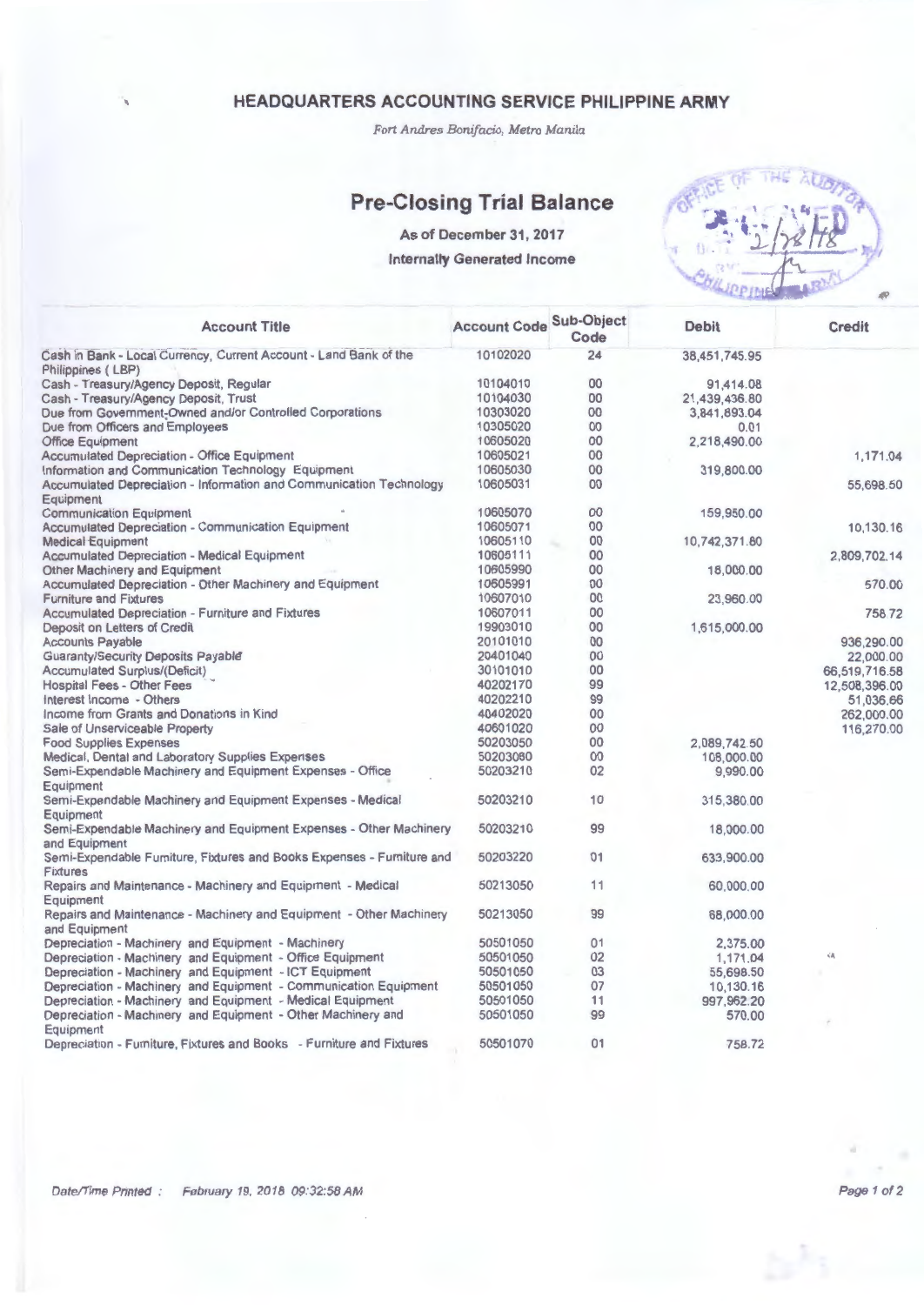*Fort Andres Bonifacio, Metro Manila* 

# **Pre-Closing Trial Balance**

As of December 31, 2017 Internally Generated Income

| <b>Account Title</b> | Account Code Sub-Object<br>Code | <b>Debit</b>  | <b>Credit</b> |
|----------------------|---------------------------------|---------------|---------------|
| <b>TOTAL</b>         |                                 | 83,293,739.80 | 83,293,739.80 |

 $\overline{\mathsf{Correct}}$  : Certified Correct :

 $MA$  GRACIA G. CATAMIN, EPA, MPA ACCOUNTING SERVICE PHILIPPINE ARMY

--- ---...........

Page 2 of 2